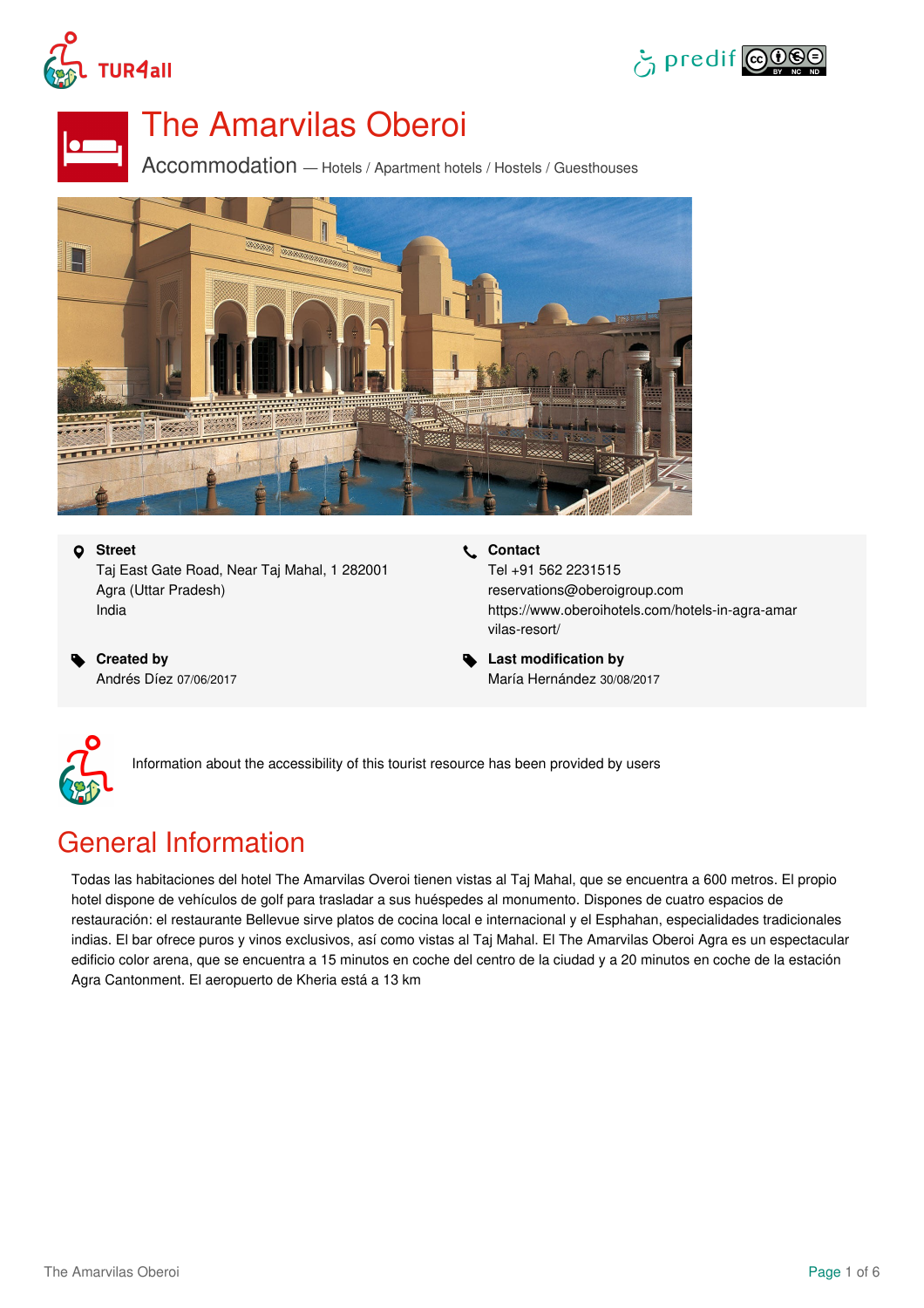



## **Entrance**



Entrance: Inclined plane / ramp

#### Ramp information

The slope makes the ramp : Can be used with help from another person

 $\blacktriangleright$  Name of the tourist resource clearly visible and legible

The entranceway analysed is: The main one

Width of the entrance door: Greater than or equal to 78 cm

### Customer Service Area

**◆ Customer service desk** 

**Characteristics** 

 $\blacktriangleright$  Near the entrance

### Inside circulation



Wheelchair circulation: Partial

Adequate lighting: No

Without elements that can suppose an obstacle for a person with a visual disability

Signposting: Yes

#### **Characteristics**

Signs: With texts in large print

**►** Establishment with more than one floor

#### Vertical itinerary

Transit between floors via: Lift / lifts

#### Lift information

Dimensions of the cubicle: Big

**◆** With visual information

Lift buttons: Highly embossed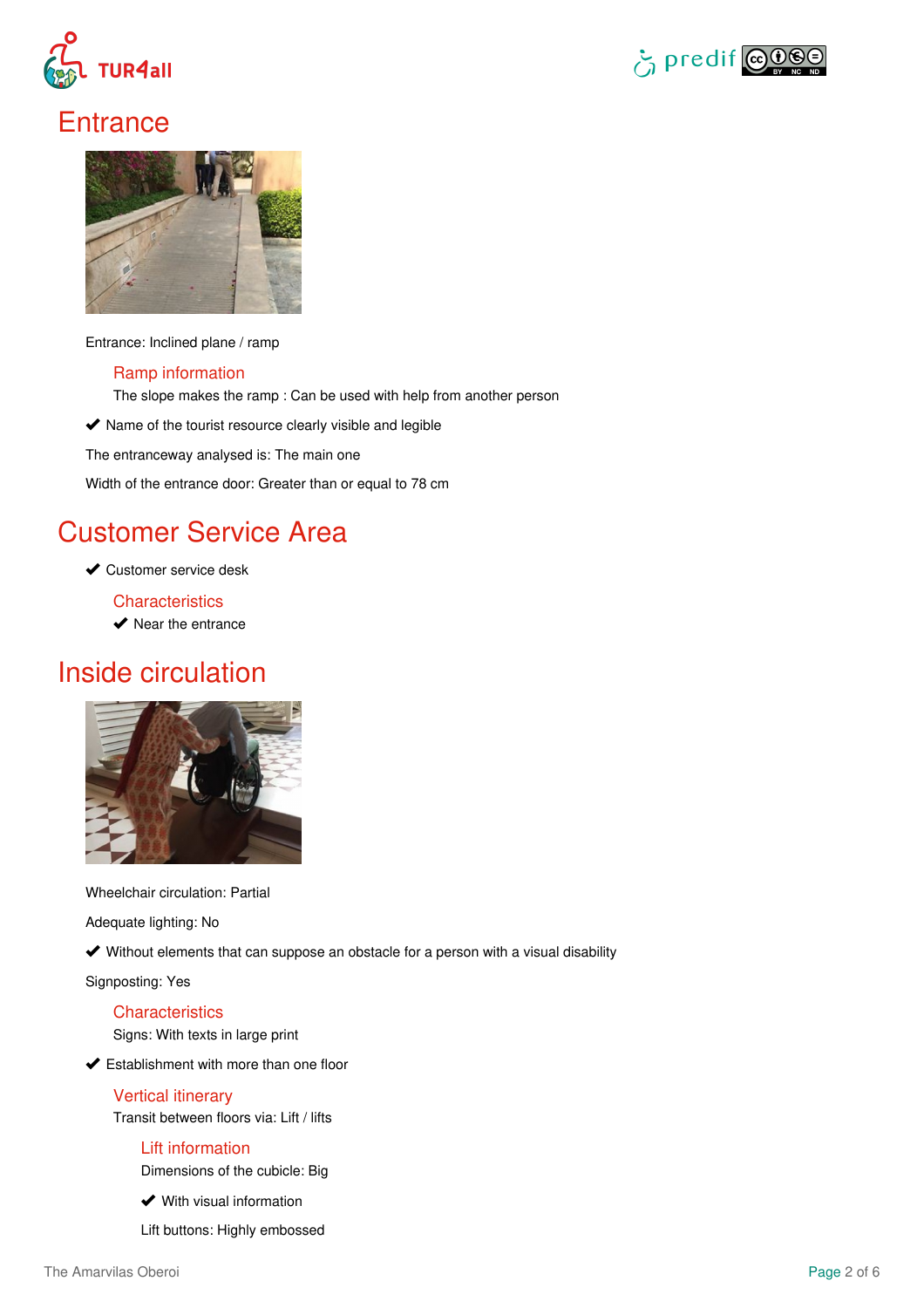



### Adapted room

 $\blacktriangleright$  Room adapted for people with a physical disability

#### **Characteristics**



Number of adapted rooms: 1

Number / name of the room: 206

Comfortable circulation to the room: Yes

Door width : Greater than or equal to 78 cm

Manoeuvre area with a diameter greater than or equal to 150 cm: Yes

#### Circulation inside the room

Manoeuvre area with a diameter greater than or equal to 150 cm: Infront of the wardrobe, infront of the bathroom door

Space to the side of the bed: Yes

#### Information

The space is at least 90 cm or greater: On the right-hand side

Height of the bed in cm (including mattress): 62

#### Bathroom



Access without differences in height: Yes Door width: Less than 78 cm Door opening: Sliding Free turning space ? 150 cm of diameter: Yes Clear space to transfer to the toilet: Yes

#### **Characteristics**

The space is at least 80 cm or greater: Right-hand side

Height of the toilet seat: Standard (between 40 and 45 cm)

There are grab bar(s): Yes

#### Information

Toilet grab bars: Left-hand side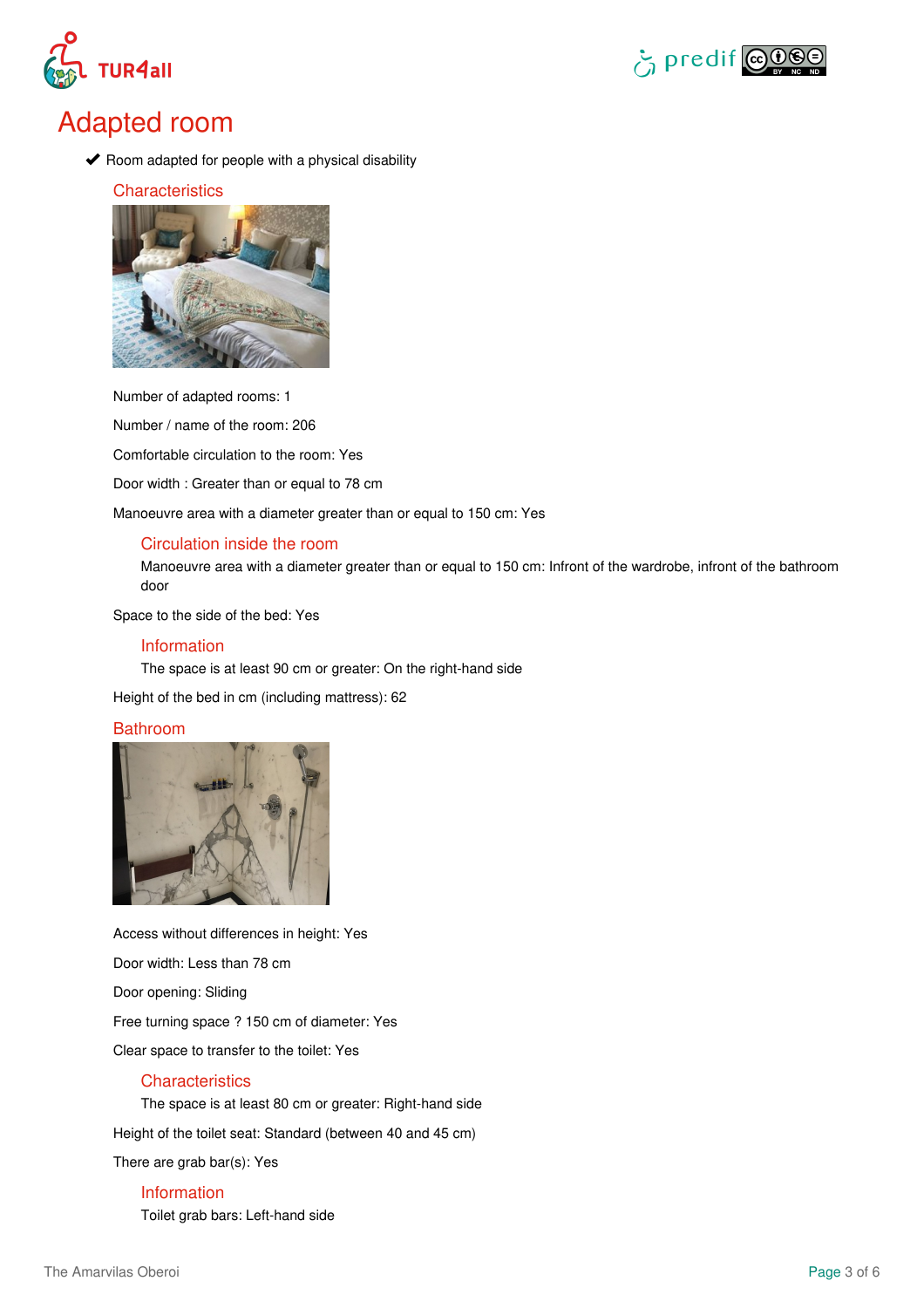



The bars on the left-hand side are: Fixed

- Sink: Without pedestal, tap difficult to use
- ◆ Shower

#### **Characteristics**

Shower at ground level: Yes

Space greater than or equal to 80 cm approach: Yes

Grab bar(s) in the shower: Yes

Mixer water tap: Yes

Adjustable height shower head: No

Shower seat: Yes

Seat type: Fixed

 $\blacktriangleright$  Room adapted for people witha visual disability

#### **Characteristics**

- $\blacktriangleright$  Big and of contrasting colour room number
- ◆ Doors of contrasting colour
- Without elements that can suppose an obstacle for a person with a visual disability
- **◆** Emergency sound signals
- $\blacktriangleright$  Room adapted for people with an auditory disability

#### **Characteristics**

- $\blacktriangleright$  Door with spyhole
- ◆ Door with a light signal for when someone calls
- $\blacktriangleright$  Internet connection

### Restaurant and bar areas

Counter at a height adapted for a person in a wheelchair: No

Menu with big texts and contrasting colour: Yes

- ◆ Menu for people with special dietary needs (celiac disease, diabetes, allergies,...)
- $\blacktriangleright$  Table service available

Accessible tables: Yes

- ◆ Round tables
- $\blacktriangleright$  High chair for children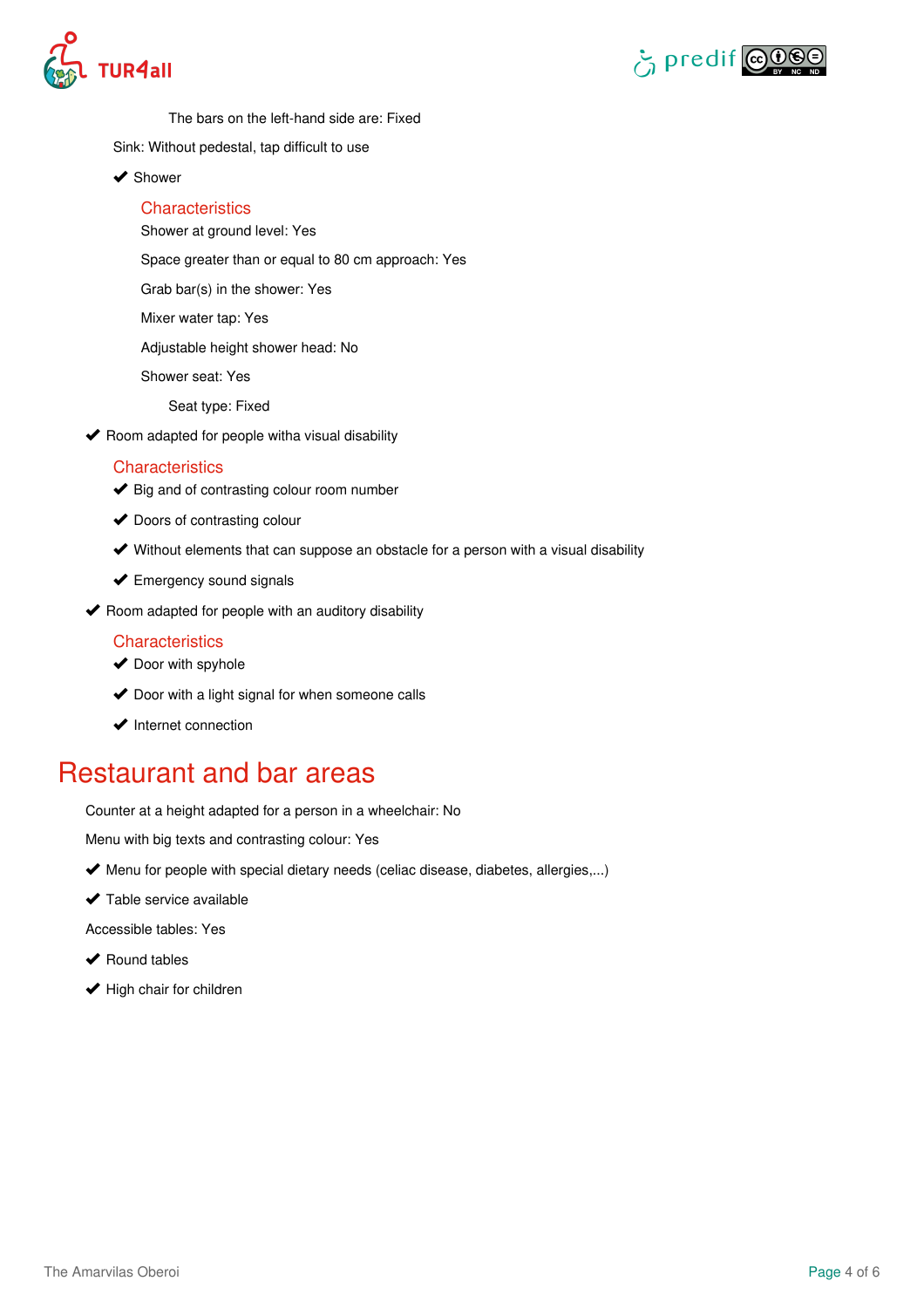



### Adapted toilet in common areas

#### ◆ Toilet suitable for PRM

**Characteristics** Access without changes in floor level: Yes Door width: Greater than or equal to 78 cm Door opening: Inward Free turning space ? 150 cm of diameter: Yes Clear space to transfer to the toilet: Yes **Characteristics** The space is at least 80 cm or greater: Left-hand side, right-hand side Height of the toilet seat: Standard (between 40 and 45 cm)

It has support bar(s): Yes

#### Information

Toilet grab bars: Left-hand side, right-hand side

The bars on the left-hand side are: Folding

The bars on the right-hand side are: Folding

Sink: With mixer tap, without pedestal

### Services and amenities

#### ◆ Customer service staff

#### Staff training

Personal trained in atttentionto people with disabilities : No Personal available to support people with specific needs: Yes Personal with knowledge of Sign Language: No

### PRM Parking

◆ Parking lot reserved PRM

#### **Characteristics**



Next to the stablishment: Yes Belongs to the stablishment: Yes Surface of the parking lot: Horizontal Well indicated: Yes With appropriate dimensions: No